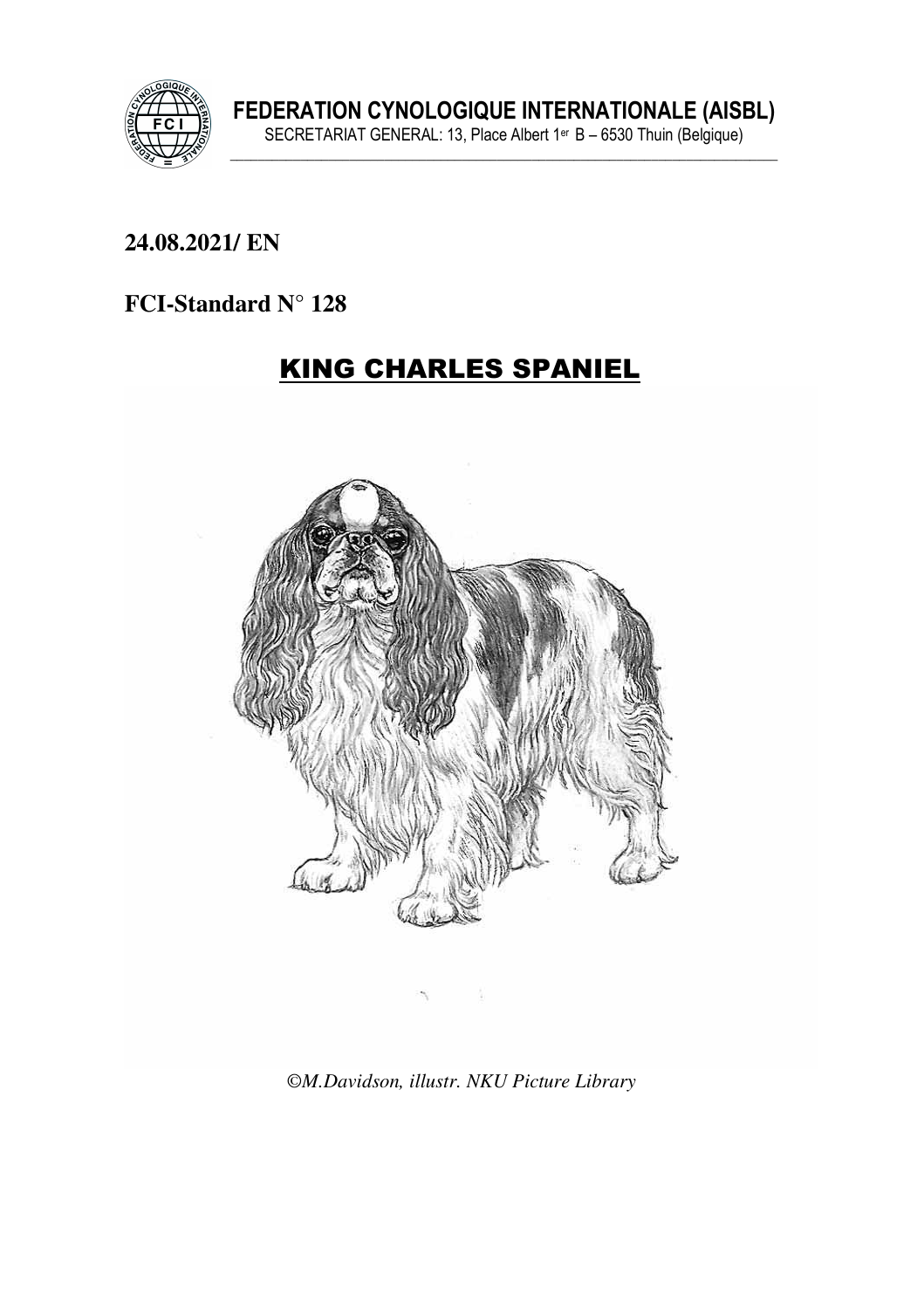### **ORIGIN / PATRONAGE:** Great Britain.

### **DATE OF PUBLICATION OF THE OFFICIAL VALID STANDARD**: 27.07.2021.

**UTILIZATION**: Companion and Toy Dog.

**FCI-CLASSIFICATION**: Group 9 Companion and Toy Dogs. Section 7 English Toy Spaniels. Without working trial.

**BRIEF HISTORICAL SUMMARY**: An obvious relative of the Cavalier King Charles Spaniel, this dog is known in some countries as the English Toy Spaniel, and derives his name from a dog which was a great favourite of King Charles II. Toy spaniels have long been treasured as pets both in England and on the Continent and were bred to a smaller and smaller size from setter dogs which established the type for spaniels. Basically these were little gun dogs, but pampered by wealthy owners, admired for their companionship and crossed with toy dogs from the East, giving rise to their facial appearance.

**GENERAL APPEARANCE**: Refined, compact and cobby.

**BEHAVIOUR AND TEMPERAMENT:** Happy, intelligent, toy spaniel, with distinctive domed head. Reserved, gentle and affectionate.

# **HEAD**

CRANIAL REGION:

Skull: Moderately large in comparison to size, well domed, full over eyes.

Stop: Between skull and nose well defined.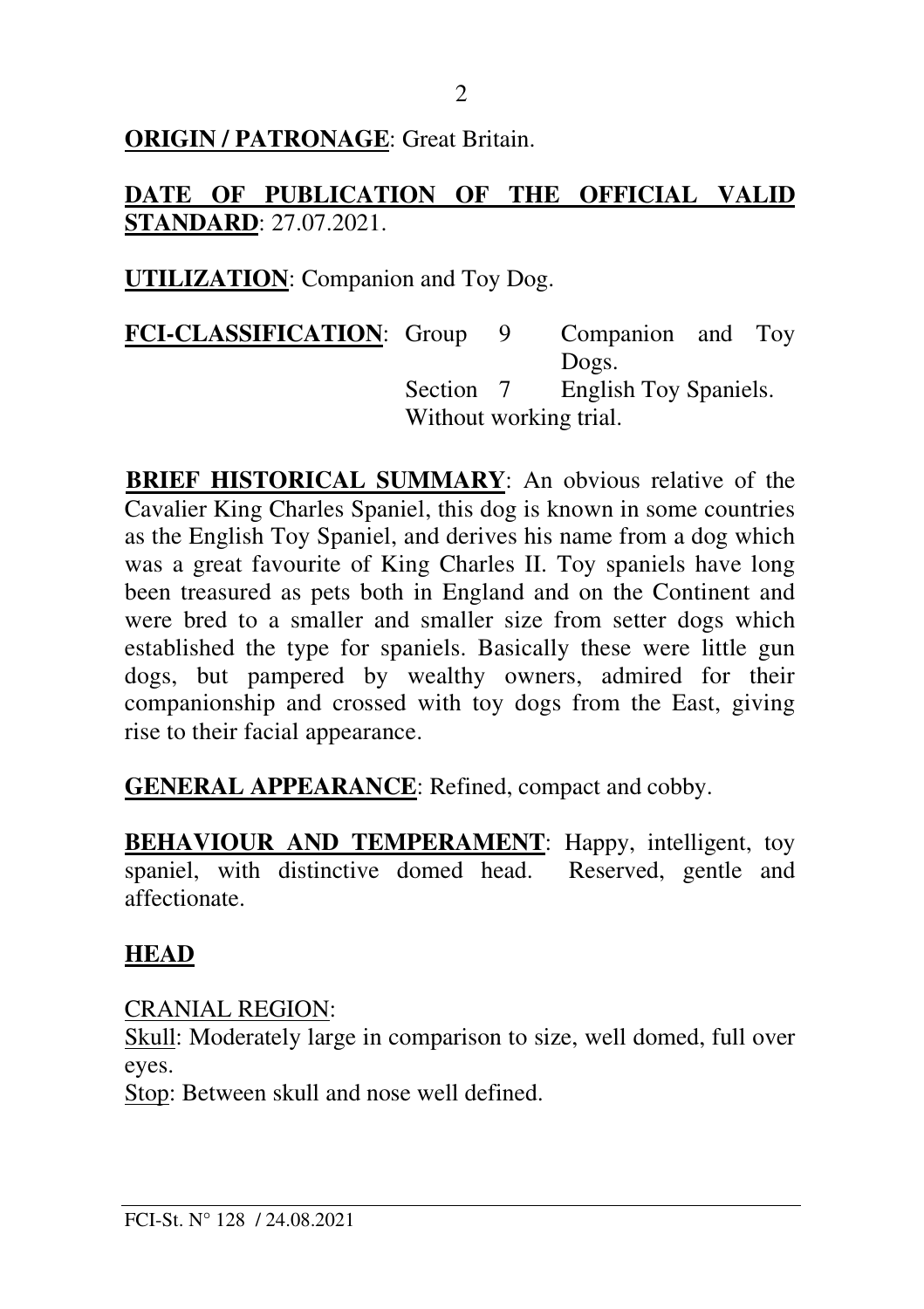### FACIAL REGION:

Nose: Black, with large, wide-open nostrils, short and turned-up. Muzzle: Square, wide and deep, well turned up.

Lips: Exactly meeting, giving nice finish.

Jaws/Teeth: Lower jaw wide. Bite should be slightly undershot. Protruding tongue highly undesirable.

Cheeks: Not falling away under eyes, but well cushioned.

**EYES**: Relatively large and dark, set wide apart, eyelids block square to face line, pleasing expression.

**EARS**: Set on low, hanging quite flat to cheeks, very long and well feathered.

**NECK:** Of medium length; arched giving proud carriage of head.

### **BODY**:

Back: Short and level. Chest: Wide and deep.

**TAIL**: Docking previously optional.

Docked: Well feathered, not carried over or above level of back. Undocked: Well feathered, not carried over or above level of back. In overall balance with the rest of the dog.

# **Natural short tail (bobtail) and kinked tail tolerated.**

# **LIMBS**

FOREQUARTERS: Shoulder: Well laid back. Elbow: Close to rib cage, neither turning in nor out. Forearm: Legs short and straight. Metacarpus (Pastern): Firm. Forefeet: Compact, well-padded and feathered, toes well knuckled, round cat-shaped foot, well cushioned.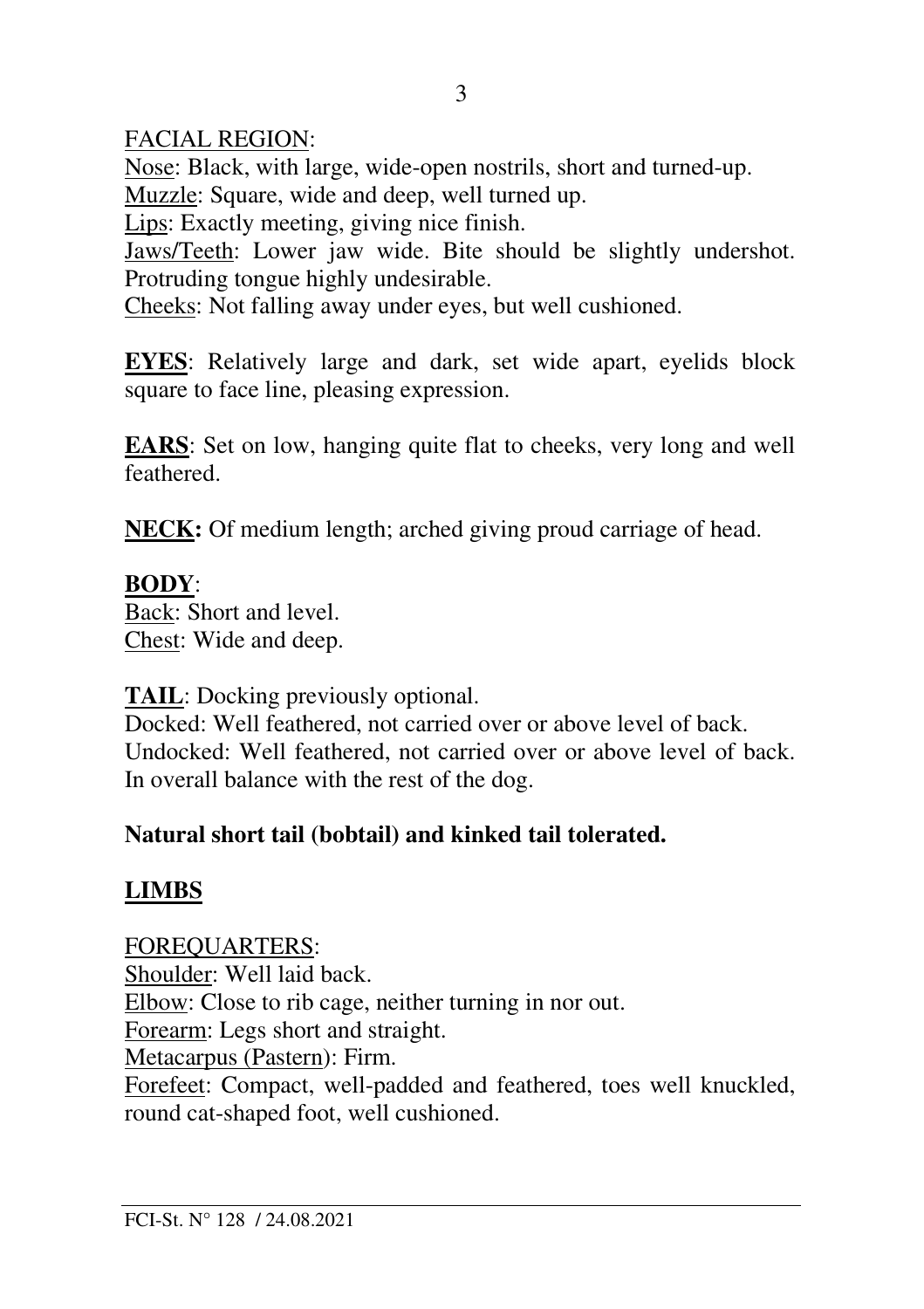### HINDQUARTERS:

General appearance: Sufficient muscle to give positive driving movement.

Stifle (Knee): Well bent.

Metatarsus (Rear pastern): Hocks well let down and defined. Straight viewed from behind, turning neither in nor out.

Hind feet: Compact, well-padded and feathered, toes well knuckled, round cat-shaped foot, well cushioned.

GAIT / MOVEMENT: Free, active and elegant, driving from behind. Sound movement highly desirable.

### **COAT**:

Hair: Long, silky and straight, slight wave allowed, never curly. Legs, ears and tail profusely feathered.

Colour:

- Black and Tan: Rich glossy black, with bright mahogany-tan markings on muzzle, legs, chest, linings of ears, under tail and spots over eyes. White patch on chest undesirable.
- Tricolour: Ground pearly white, with well distributed black patches, brilliant tan markings on cheeks, linings of ears, under tail and spots over eyes. Wide white blaze between eyes and up forehead.
- Blenheim: Ground pearly white, with well distributed chestnutred patches. Wide, clear blaze with the "spot" in centre of skull should be a clear chestnut **r**ed mark about the size of a penny.
- Ruby: Whole coloured, rich chestnut red. White patch on chest highly undesirable.

### **WEIGHT**:

Weight: 3.6-6.3 kgs.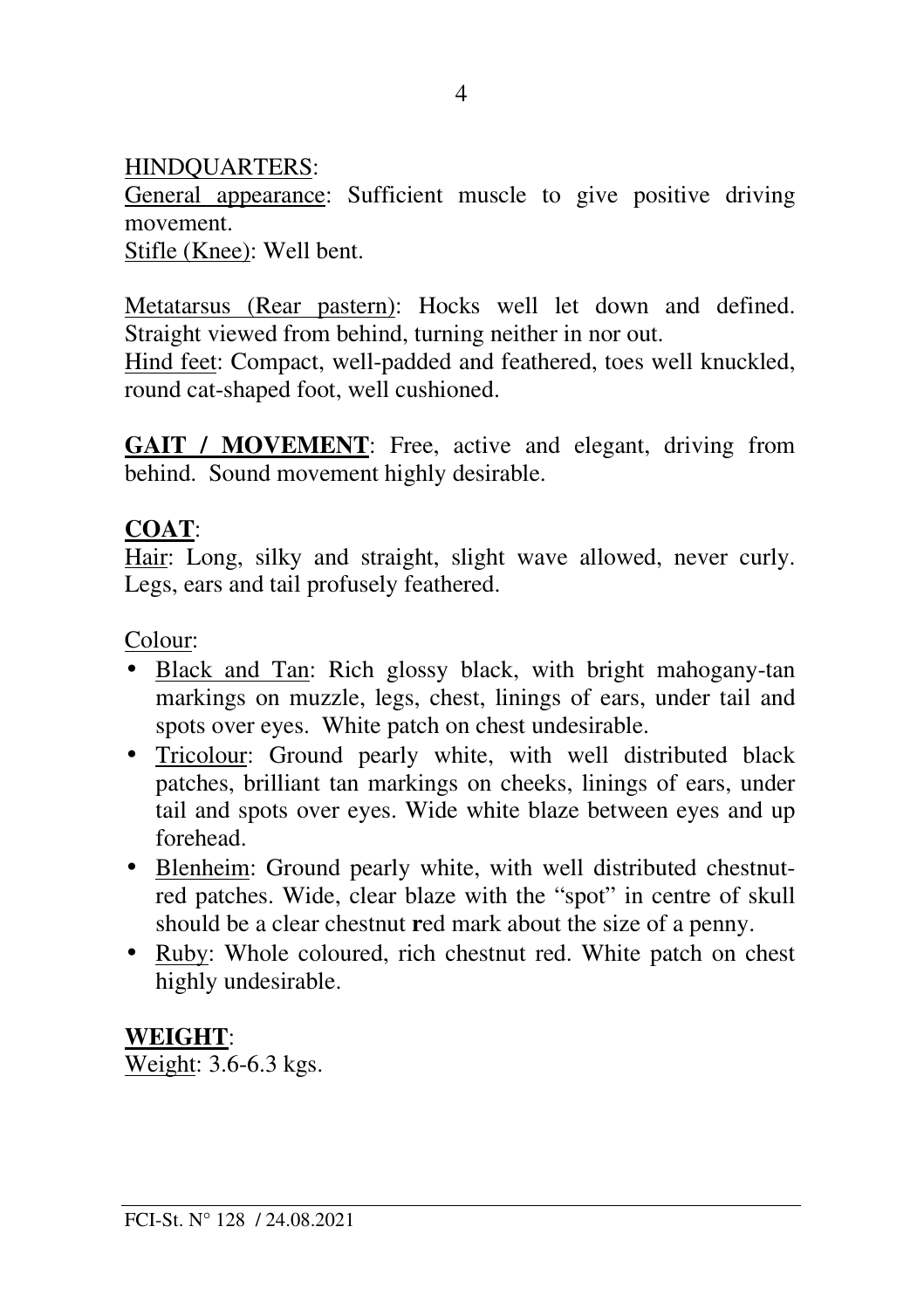**FAULTS**: Any departure from the foregoing points should be considered a fault and the seriousness with which the fault should be regarded should be in exact proportion to its degree and its effect upon the health and welfare of the dog.

### **DISQUALIFYING FAULTS**

- Aggressive or overly shy.
- Any dog clearly showing physical or behavioural abnormalities.

### **N.B.**:

- Male animals should have two apparently normal testicles fully descended into the scrotum.
- Only functionally and clinically healthy dogs, with breed typical conformation should be used for breeding.

#### **The latest amendments are in bold characters.**